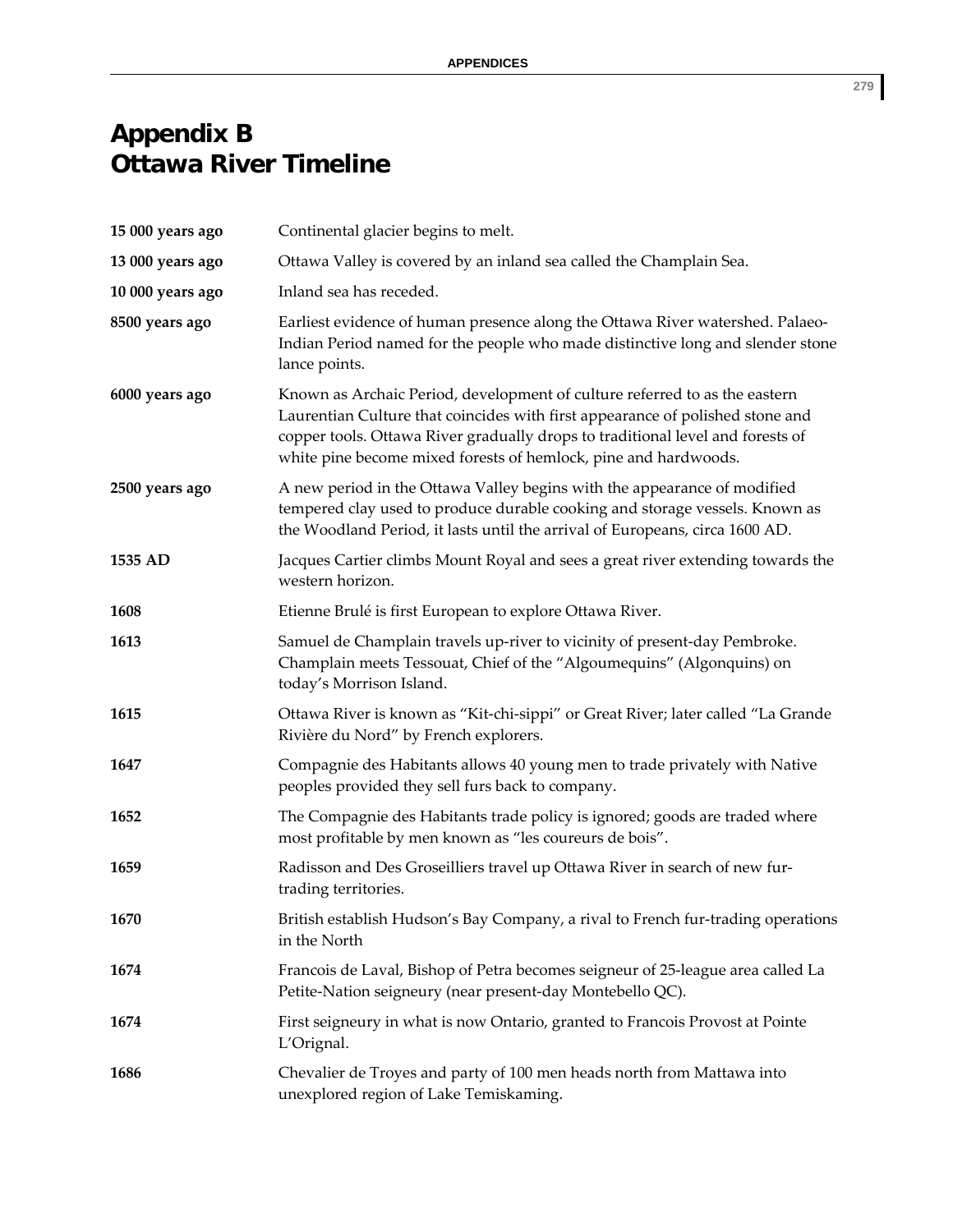| 1694 | Sieur de Coulonge spends winter of 1694-95 near mouth of Coulonge River;<br>establishes first European settlement in area.                                                                                                                                                                          |
|------|-----------------------------------------------------------------------------------------------------------------------------------------------------------------------------------------------------------------------------------------------------------------------------------------------------|
| 1713 | France signed the Treaty d'Utrecht, thus ceding the vast fur-rich territory of<br>Rupert's Land to Britain                                                                                                                                                                                          |
| 1720 | Fort Temiscaminque constructed by French merchant.                                                                                                                                                                                                                                                  |
| 1728 | Last important military expedition sent up the Ottawa River by Government of<br>New France. (Sent to stop harassment of French fur trading posts in Lake<br>Michigan region).                                                                                                                       |
| 1784 | Mattawa House built by Nor'Westers at junction of Mattawa and Ottawa Rivers.                                                                                                                                                                                                                        |
| 1793 | Alexander Mackenzie, accompanied by Native guides and French Canadian<br>voyageurs, completes the first recorded crossing of continental America by a<br>European. The route from Old Port of Quebec, Quebec to Bella Coola, British<br>Columbia, includes travel up Ottawa River to Mattawa River. |
| 1800 | Wrights Town established on north side of River below Chaudière Falls (present-<br>day Gatineau).                                                                                                                                                                                                   |
| 1803 | Joseph Papineau becomes new seigneur of La Petite-Nation seigneury. Manor<br>House is now part of Chateau Montebello property.                                                                                                                                                                      |
| 1806 | Philemon Wright builds square-timber raft; floats it down Ottawa River to<br>Quebec City.                                                                                                                                                                                                           |
| 1816 | Private companies build lock in western section of Vaudreuil canal providing<br>controlled access to Ottawa River.                                                                                                                                                                                  |
| 1818 | Pointe Fortune Canal built opposite Carillon QC.                                                                                                                                                                                                                                                    |
| 1821 | Hudson Bay Company establishes Fort William at Lac des Allumettes. Nicholas<br>Garry, Deputy Governor of Hudson Bay Company, travels up the Ottawa River<br>on the way to Rupert's Land.                                                                                                            |
| 1825 | Archibald McNab creates settlement near junction of Madawaska and Ottawa<br>Rivers. Kinnell Lodge forms centre of development for present-day Arnprior.                                                                                                                                             |
| 1826 | Lieutenant-Colonial John By ordered to build navigable waterway between the<br>Ottawa River and Kingston.                                                                                                                                                                                           |
| 1832 | Rideau Canal complete.                                                                                                                                                                                                                                                                              |
| 1833 | Lady Colborne is first steamboat on Upper Ottawa, servicing between Aylmer<br>and Chats Falls.                                                                                                                                                                                                      |
| 1836 | First canal system along Ottawa consists of Grenville Canal, Chute à Blondeau<br>Canal and Carillon Canal featuring 11 locks.                                                                                                                                                                       |
| 1840 | Construction of public lock at Sainte-Anne-de-Bellevue allows boats to by-pass<br>natural obstacles and proceeds up into Ottawa River.                                                                                                                                                              |
| 1847 | Trade at Fort Coulonge declined to such an extent that Hudson's Bay Company<br>decided to close the post.                                                                                                                                                                                           |
| 1848 | University of Ottawa established.                                                                                                                                                                                                                                                                   |